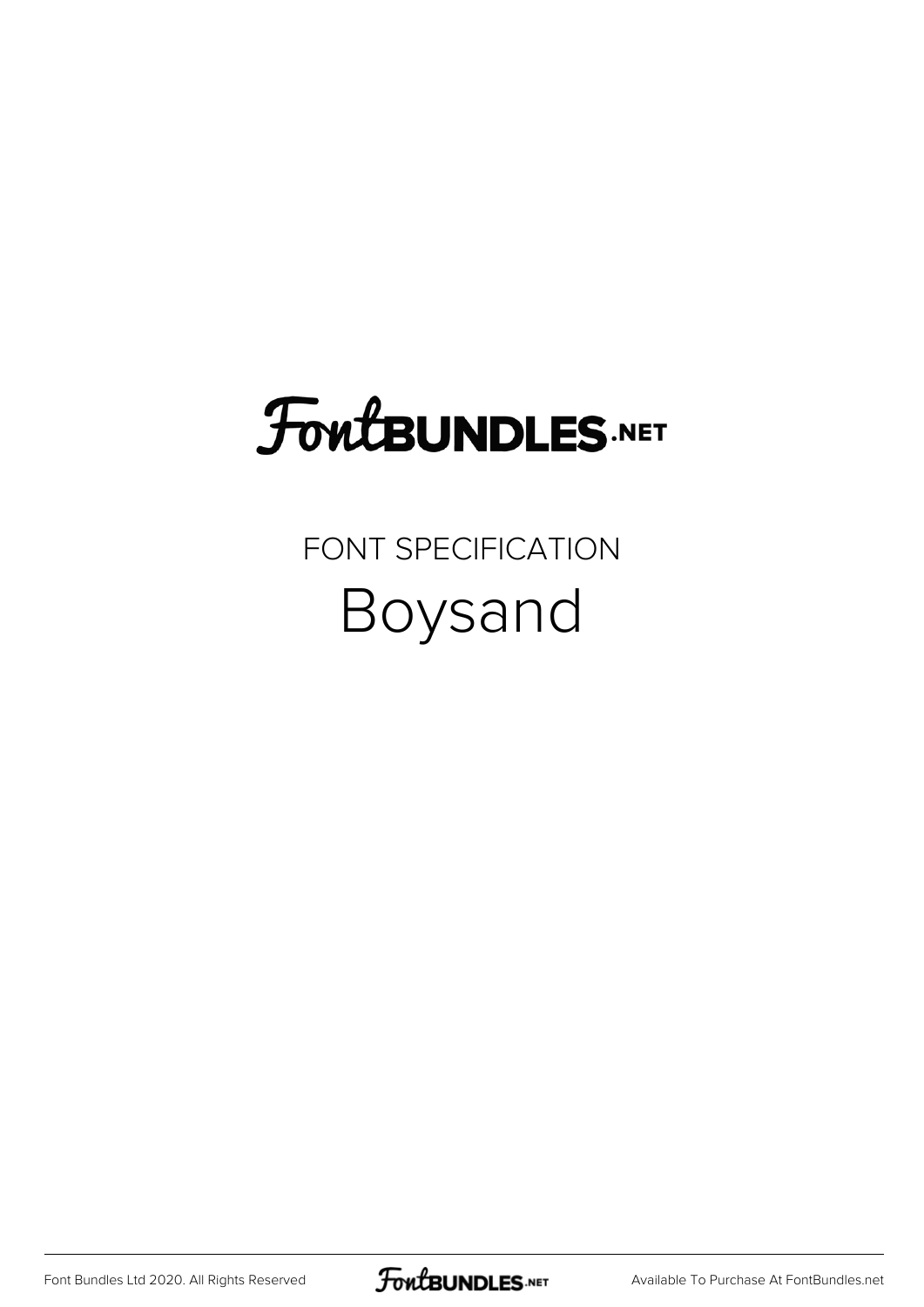#### Boysand - Regular

**Uppercase Characters** 



Lowercase Characters

## ABCDEFGHIJKLMNOPQRST UVWXYZ

**Numbers** 

# 0123456789

**Punctuation and Symbols** 

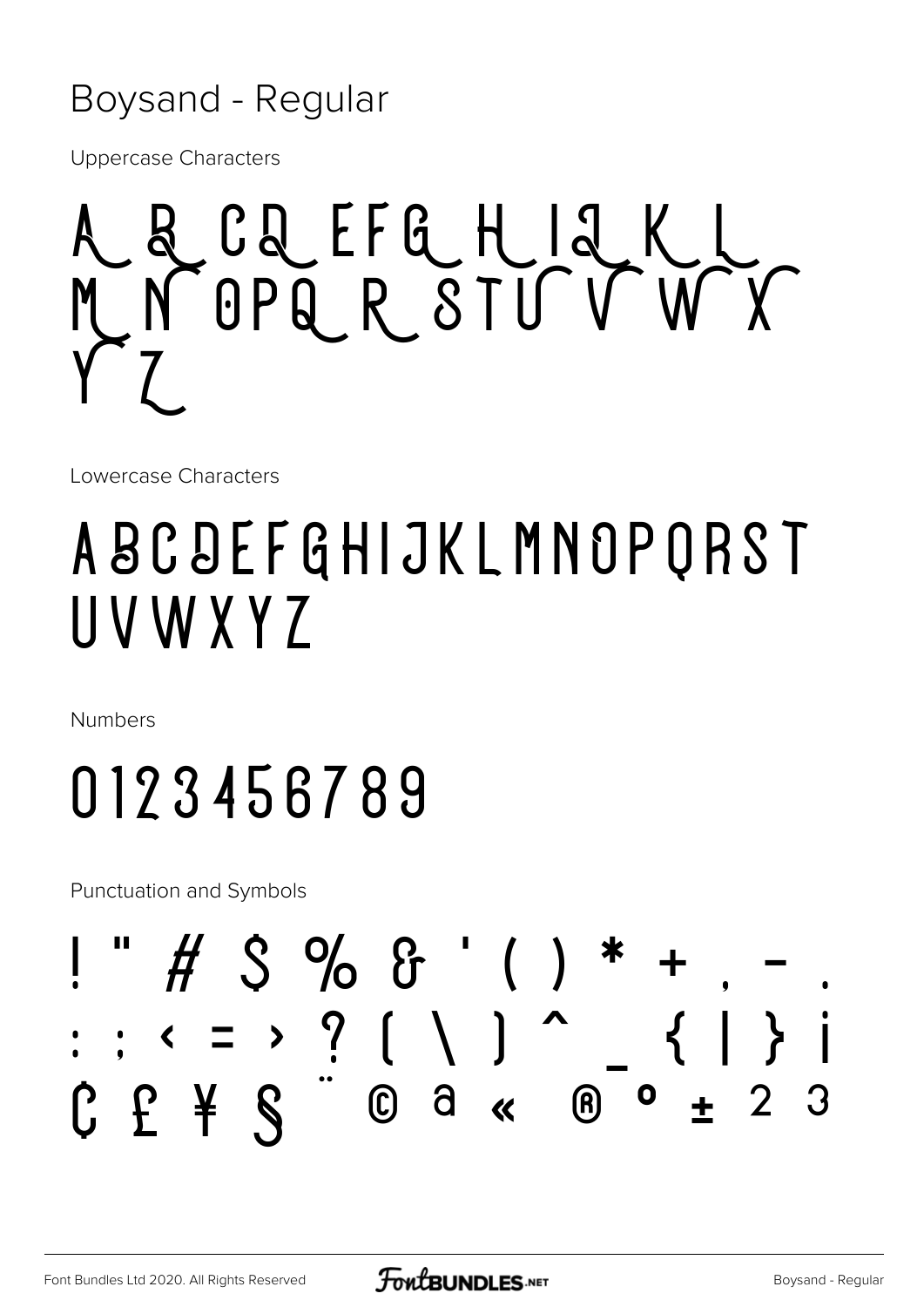All Other Glyphs

 $\mathbf{r}$ 

#### À Á Â Ã Ä Å Æ Ç È  $\hat{E}$   $\hat{E}$   $\hat{I}$   $\hat{I}$   $\hat{I}$  $\acute{\mathsf{F}}$  $\tilde{N}$  $\mathsf{H}$  $\tilde{0}$  $0 \times 0$  of  $0$  $\hat{0}$  $\hat{0}$ Ò  $\int \int \int \int \int \int$  $\beta$   $\dot{A}$   $\dot{A}$   $\dot{A}$  $\tilde{\mathbf{A}}$ ÅÆÇÈÉÊË Ì  $\ddot{A}$

 $\overline{\phantom{a}}$ 

 $\overline{0}$ 

 $\lambda$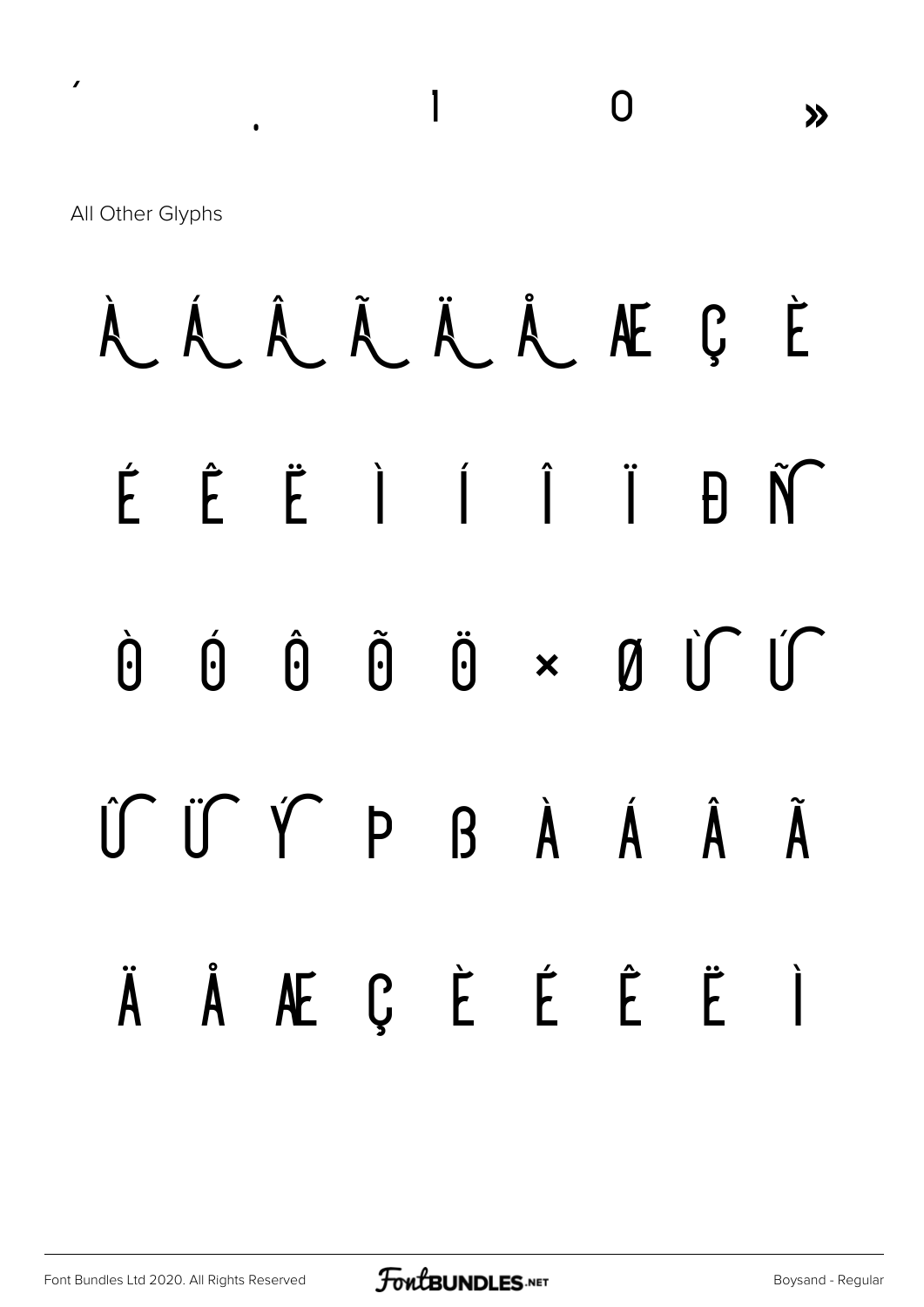#### Í Î Ï Ñ Ù Ú Û Ũ Ö ÚÛ Ù Ü Ý P Ÿ  $\emptyset$  $\div$ ŒŒŠŠŸŽŽ  $\mathsf{L}$ II  $\bullet$ 6 9  $\bullet$  $\bullet$  $\ddot{\bullet}$ 66 99  $\pmb{\dagger}$  $\longleftrightarrow$  /  $\bullet$  $,$ GE GH KH TH 89  $-$  /  $\mathbf{f}$  $\mathcal{L}(\mathbf{r})$